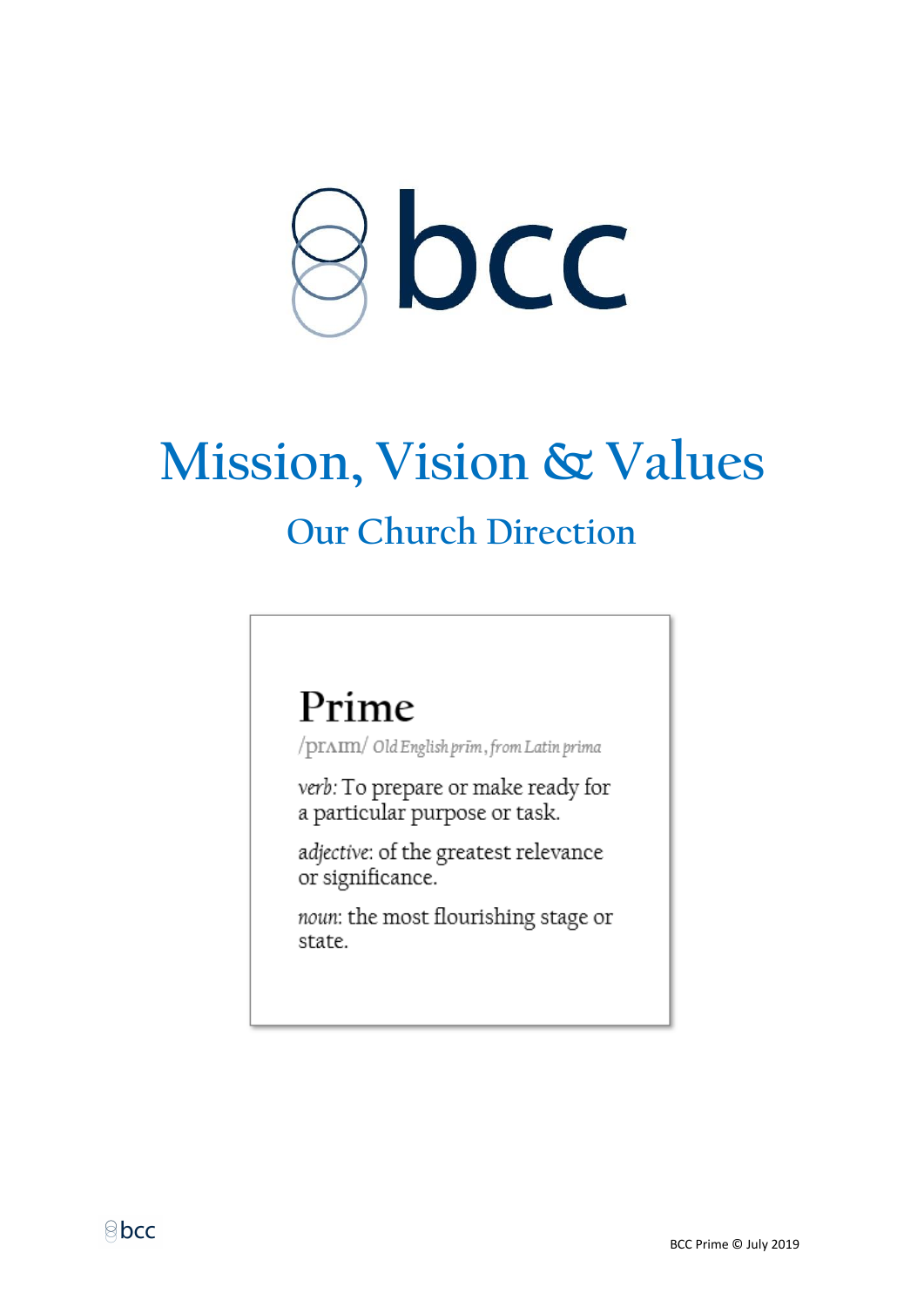## **Mission**

#### **Disciples reproducing Disciples.**

Jesus gave us our mission when he said:

*"All the authority of the universe has been given to me. <sup>19</sup> Now go in my authority and make disciples of all nations, baptizing them in the name of the Father, the Son, and the Holy Spirit. <sup>20</sup> And teach them to faithfully follow all that I have commanded you. And never forget that I am with you every day, even to the completion of this age."*  Matthew 28:18-20 *(The Passion Translation)*

A disciple is simply someone who puts their trust in Jesus, follows His teaching, and helps others to discover Him too.

A disciple is a learner, a student, an apprentice, a practitioner. **Disciples of Jesus are people who don't just profess certain views as their own, but work to apply their growing understanding of the life Jesus showed was possible, to every aspect of their life on earth**. It leads us to becoming more loving, generous, compassionate, kind and caring, to the people around us.

Furthermore, a true disciple is committed to fulfilling the great commission that Jesus gave, to GO and MAKE disciples, making this journey about others and not just ourselves.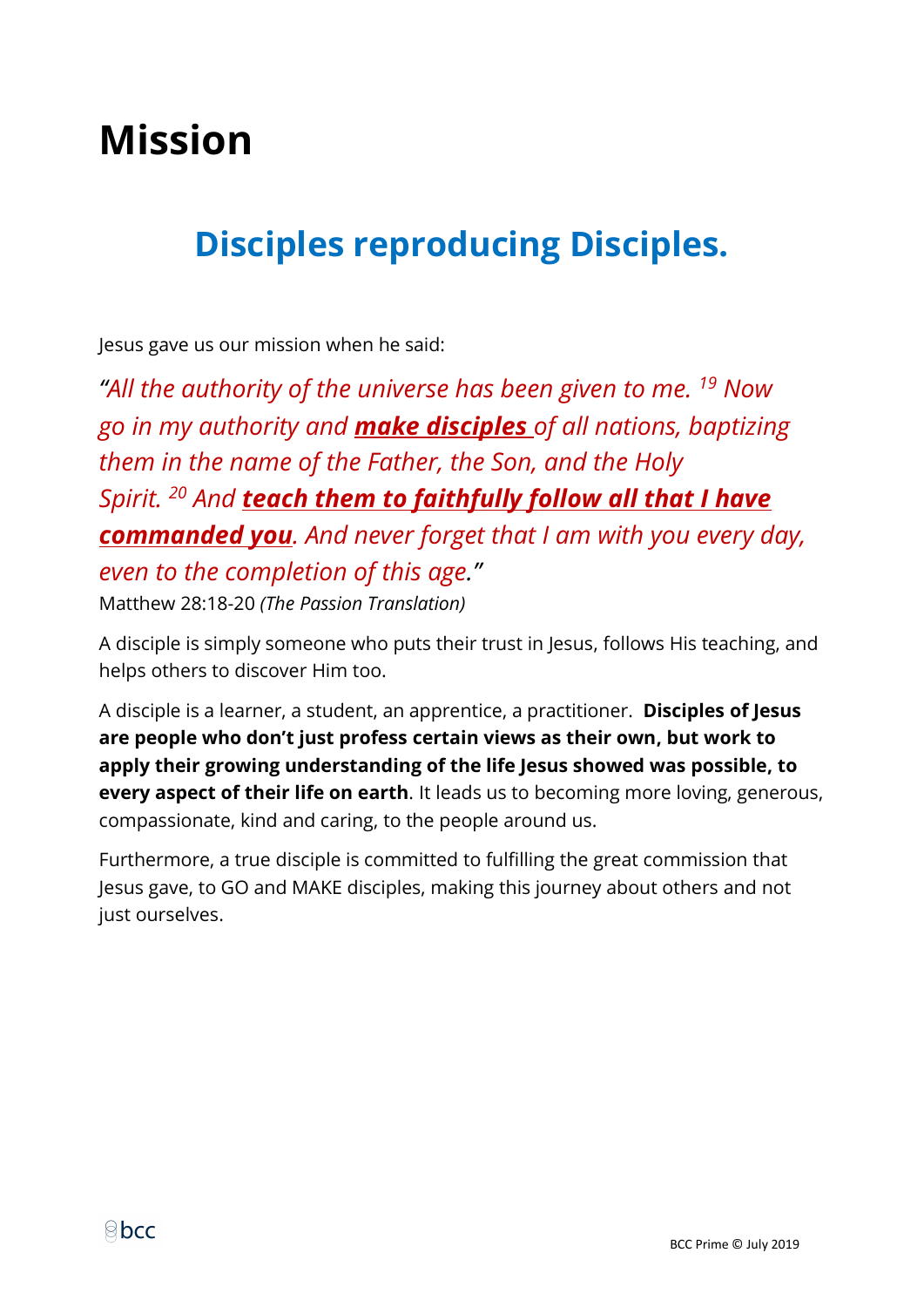## **Vision**

## To bring **growing Kingdom influence** and **transformation** to **every area** of our **lives**, **community** and **beyond**.

Jesus principal message was the good news about the **Kingdom of God**, which was capable of **transforming** everything about a person, their community and their world.

If we take Jesus' message seriously, it tells us that everything has to change. Starting with **ourselves** but flowing into **all of society.** For example, e.g. our way of doing *politics, family, friendship, education, business, media, the arts and entertainment*, our way of interacting with the environment and our way of dealing with people of other *religions*, i.e. the whole range of our human experience (what some call The 7 Pillars of Society).

We believe that God is already at work in our everyday lives. The places we live and the people we live alongside are important. In fact, these are the places and people God has **sent us** to.

**Influence** doesn't happen by extracting ourselves from the world for the sake of our values, but by bringing Kingdom values into the culture. So as a church, we want to come alongside everyday individuals, to empower and equip them to make a Kingdom difference and see our communities transformed.

#### **Jesus declared:**

*"…the Good News about the Kingdom will be preached throughout the whole world, so that all nations will hear it; and then the end will come."* Matthew 24:14 (NLT)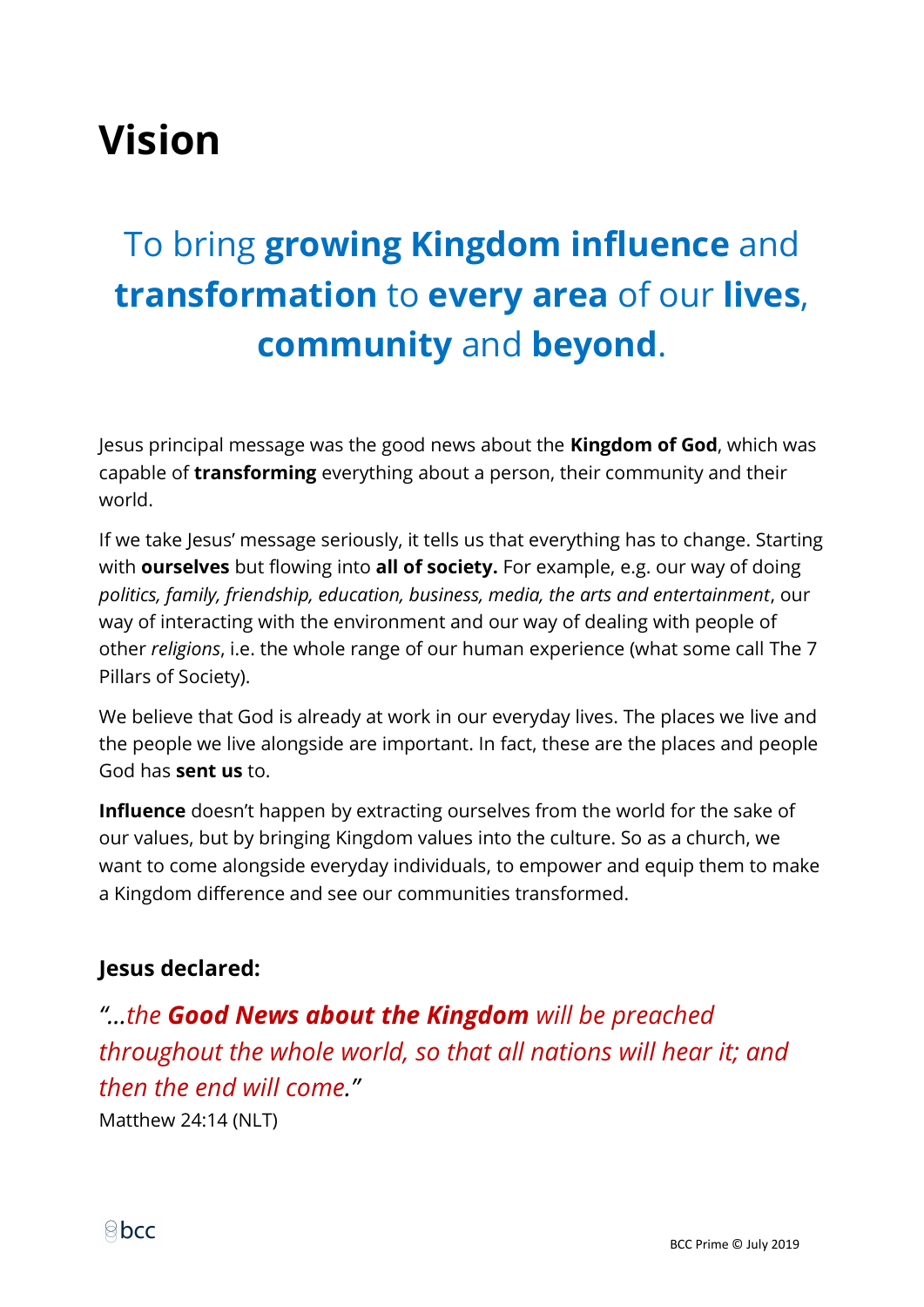## **Values**

Our heart is that we become disciples who reproduce disciples - and see God's kingdom transform not only our lives, but also the communities we live in. Critical to achieving that and vital to the health of our church are our values, which we encourage, promote and seek to live out daily.

| <b>Determined</b><br><b>Devotion To</b><br>God              | Putting God first in our lives, seeking to love and honour<br>Him in all we do.                                                                                                                                                                |
|-------------------------------------------------------------|------------------------------------------------------------------------------------------------------------------------------------------------------------------------------------------------------------------------------------------------|
| <b>Activating</b><br><b>Spiritual</b><br><b>Disciplines</b> | Taking Jesus as our example, we seek to put the spiritual<br>disciplines He used into practice, such as prayer, the<br>Word, Worship, Fellowship, Serving others and Giving our<br>time and treasure to Him.                                   |
| <b>Relentlessly</b><br>Loving<br><b>People</b>              | Jesus summed up the whole of the law when He<br>commanded us to love God and love others. He also said,<br>"by this shall men know that you are my disciples, that you<br>love one another."                                                   |
| <b>Increasing</b><br>Generosity                             | We believe God has been abundant in His generosity to us<br>and that in turn He wants us to live generous lives. We<br>seek not just to be generous with our wealth and time -<br>but that we would be increasingly generous year on year.     |
| <b>Naturally</b><br><b>Innovative</b>                       | God is the master creator and He made us in His image,<br>with the capacity to create and be creative. We want to be<br>innovative in creating a better future for ourselves, our<br>families, our community and future generations.           |
| <b>Growing</b><br><b>Compassion</b>                         | Having compassion for others is closely aligned with our<br>value of relentlessly loving people - we know that our faith<br>must go beyond words and be put into action - actively<br>showing kindness, care and a willingness to help others. |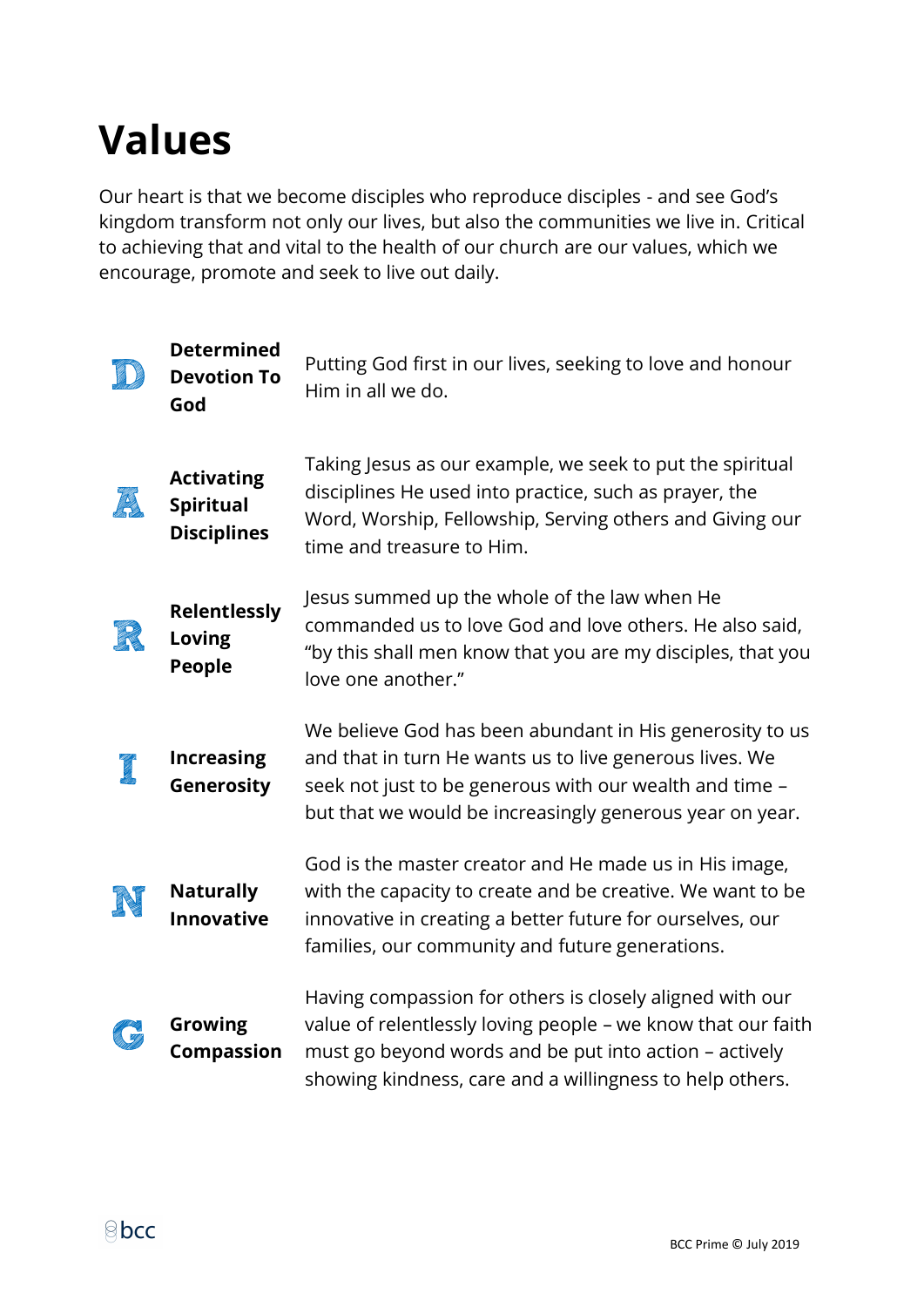### **Strategy (Focus)**

#### **Health, Equipping and Mission**



The strategy we will use, will focus on three broad areas. We believe if we do these things well, they will enable us to fulfil our vision and mission.

| <b>Health</b>    | In Body, Soul and Spirit. Committed to living out our Values. Our<br>personal faith and trust in Jesus, which affects our daily living.<br>Our daily practices and disciplines. Our own discipleship walk and<br>journey. Physical, mental and spiritual health leading to health<br>firstly in every area of our own lives, then into the community<br>and beyond.<br>Becoming the people we were created to be.                                              |
|------------------|----------------------------------------------------------------------------------------------------------------------------------------------------------------------------------------------------------------------------------------------------------------------------------------------------------------------------------------------------------------------------------------------------------------------------------------------------------------|
| <b>Equipping</b> | Understanding and developing our gifting, calling and passions.<br>Developing ourselves in the context of the church body, with<br>everyone having a part to play. Training & equipping, fellowship &<br>leadership – at whatever level you are called and gifted at.<br>Becoming the church we were created to be.                                                                                                                                            |
| <b>Mission</b>   | Loving God and loving people. Using all we have been given to<br>bring the reality of God's Kingdom into the lives of those around<br>us. Seeing ourselves as "sent people". Using our gifts, talents, time<br>and treasure to serve, lead and disciple others. Each of us taking<br>personal responsibility and being intentional about walking<br>journeys with lost people, discipling them along the way.<br>Becoming the disciples we were created to be. |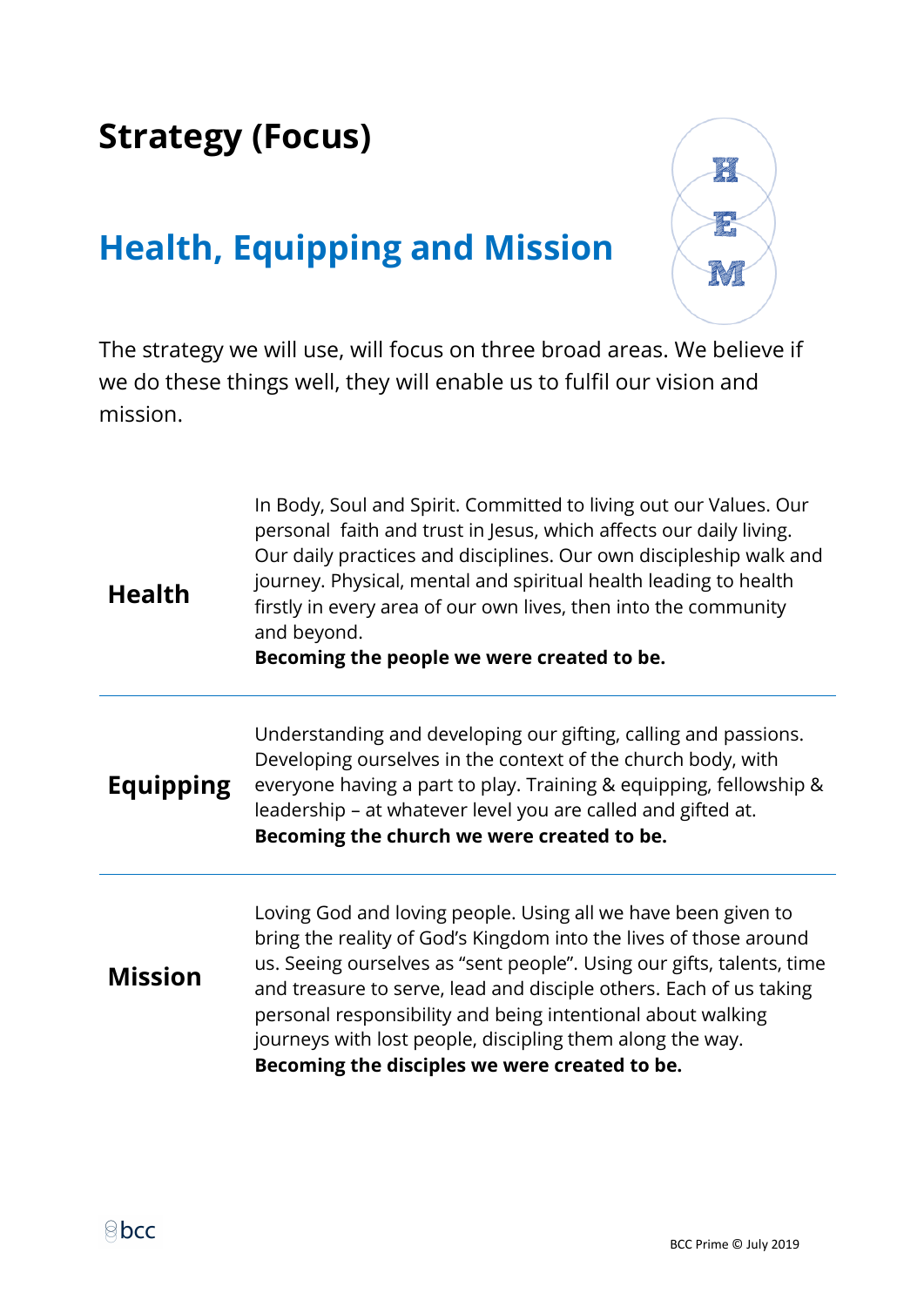### **Strategy in Action – HEALTH**



God is a God who desires that every area of our lives and His creation is **healthy** and **whole**. With this in mind we aim to create an environment where our practices, thinking, teaching and leaders are intentionally focused on health. *Q: How are we growing?*

#### **Examples:**

**Spiritual Health**: Living DARING Values daily, Personal Devotion, Prayer, Word, Worship, Fellowship, Church & Life Group participation.

**Church Health:** Taking personal responsibility for playing your part. Active fellowship, participation in Life Groups & Partnership - living out DARING values and carrying the vision. Leading at whatever level you are called and gifted at.

**Physical Health**: Encouraging good diet, exercise and freedom from sicknesses and addictions.

**Mental Health**: Transformed by the renewing of our minds. Offering radical hospitality, compassion, welcome, hope, inclusion and community.

**Family Health**: Working on relationships, marriages, parenting and raising children.

**Financial Health:** Developing good patterns of stewardship, living wisely within our means, trusting God Financially, increasing generosity, taking steps of faith.

**Community Health**: Our active participation in the 7-pillars of community (Family, Politics, Arts & Entertainment, Media, Religion, Business, Education) and with the least and lost.

**Social Health:** Developing and helping others form good interpersonal relationships and nurturing great communication skills, empathy for others and a sense of accountability.

**Environmental Health**: How we actively participate in caring for God's creation.

⊗bcc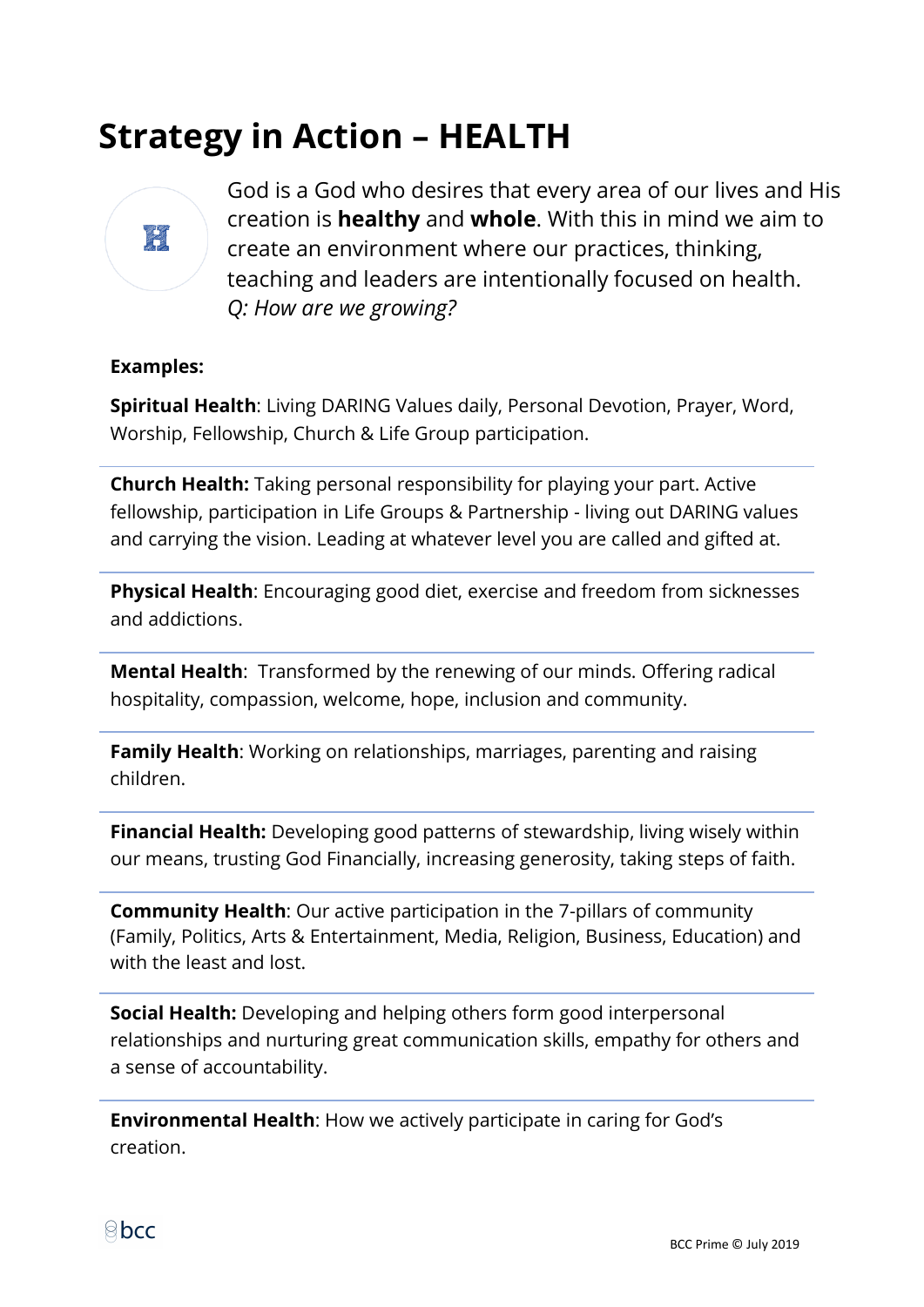### **Strategy in Action – EQUIPPING**

The effectiveness of a church's mission largely depends on its ability to mobilise its people in doing God's work in the world. Our aim is to develop the Academy to its full potential and build tools, courses, teachers, mentors, leaders and teams that will enable us to **equip people for life and ministry**.

*Q. How and where are we developing?*

#### **Examples:**

**Academy:** For training and equipping in **Leadership, Ministry Development, Creativity, Stewardship, Faith, Life Skills, Market Place, Theology**. Ministry tracks developed for specific team involvement.

**Leadership Development:** Focusing on developing leaders who lead well and multiply.

**Recognise Gifting:** Providing assessment tools for spiritual gifts and providing safe places and contexts to practice & develop the gifts God has given us.

**Mentoring:** Taking an in-depth approach to understanding personal gifting, calling, strengths & passions alongside a mentor.

**Internship:** Opportunities for those looking to take 6-12 months serving, learning and growing in a vibrant church environment. Structured training, mentoring and practical hands on experience.